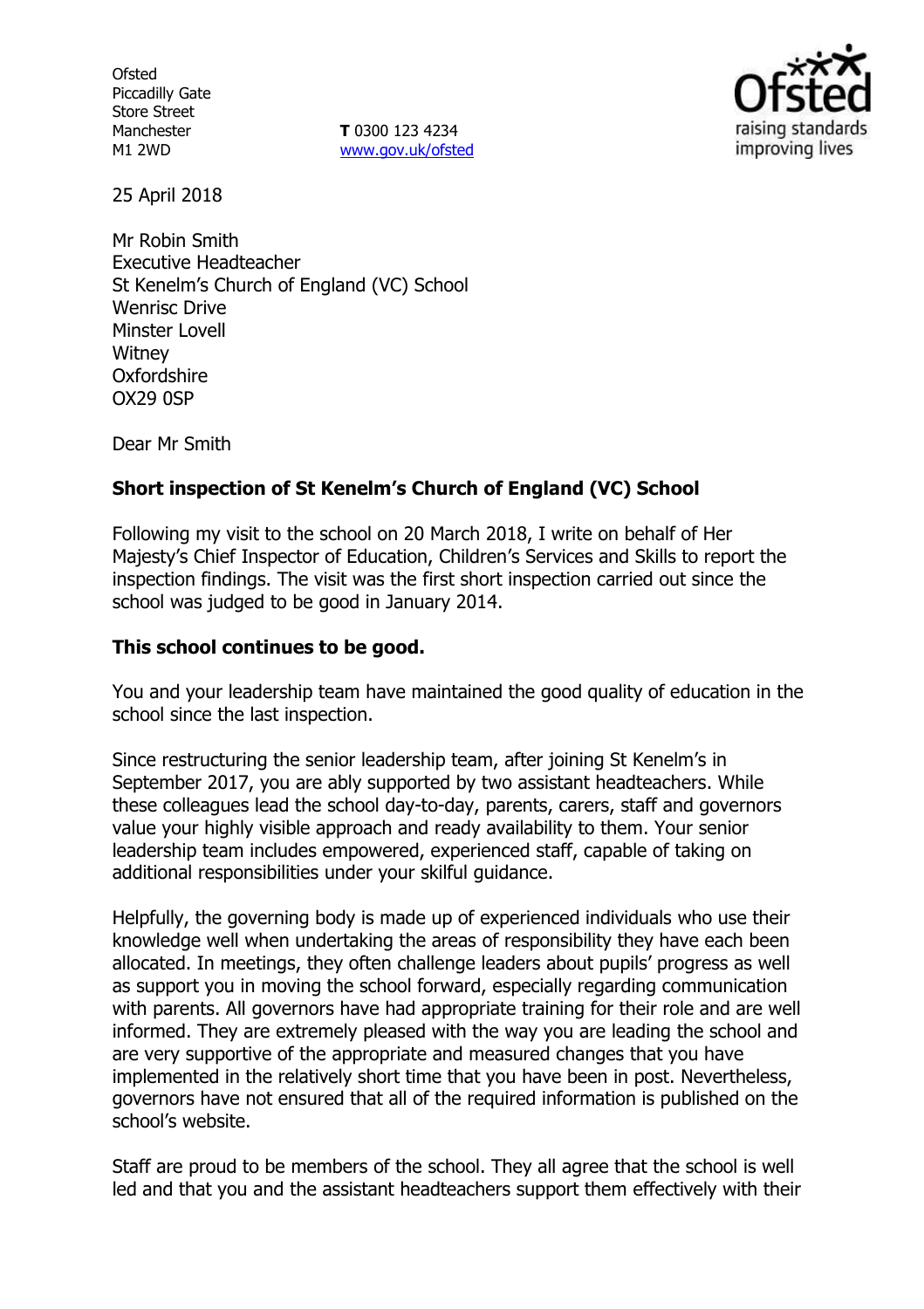

work. Staff feel that you do all that you can to ensure that the school has a motivated, respected and effective team and they all enjoy working at the school. Parents also believe that the school is well managed and that staff make sure that pupils are happy. All parents responding to Parent View confirmed that they would recommend this school. One parent commented, 'I cannot say enough good things about the staff'. Another wrote, 'My son comes home every day wanting to share what he's done with great enthusiasm.'

You, and other leaders, have taken effective action to address the issues identified for improvement at the school's last inspection. The early years provision has been developed very effectively, with helpful arrangements made with the nursery to aid children's transition into school. You have deployed staff well to support pupils of different abilities in their mixed-age classes.

Teaching is consistently effective, including the small-group interventions ably led by teaching assistants. Strong relationships between staff and pupils, and high levels of challenge, ensure that the most able pupils achieve particularly well in national tests. Middle leaders have improved their skills overall; however, you acknowledge that leaders do not yet keep a careful enough check on the progress pupils make following any additional teaching or support.

The behaviour of pupils is exceptional. This is partly due to all staff sharing and promoting the Christian values that permeate the school. This includes a strong sense of mutual respect between pupils and staff. Pupils say that they like the teachers as they give them a good education. They also appreciate the school's approach to promoting equality between girls and boys, for example in the management of the football area and the school's uniform. Pupils' positive attitude towards the school is shown by their high rates of attendance.

### **Safeguarding is effective.**

Sensibly, the safeguarding leadership arrangements you introduced in September 2017 ensure that there is sufficient cover in school at all times. Leaders make sure that staff have regular training to keep their knowledge up to date. Important safeguarding documents have been read and understood by all staff and governors. You recognise the need to regularly check that staff are fully aware of their responsibilities in keeping children safe. Helpfully, safeguarding resources are kept centrally in school and are available to all staff as required.

You ensure that staff and governors keep their knowledge up to date through regular agenda items during meetings. Governors fully appreciate their safeguarding role and the designated governor has a very clear understanding of what she needs to do in order to support staff to safeguard pupils. For example, she regularly meets with staff to discuss safeguarding needs and checks that safeguarding arrangements are thorough.

Pupils are supervised well at all times while on site. Pupils report that they feel safe at school and that they know who to talk with if they are concerned about anything.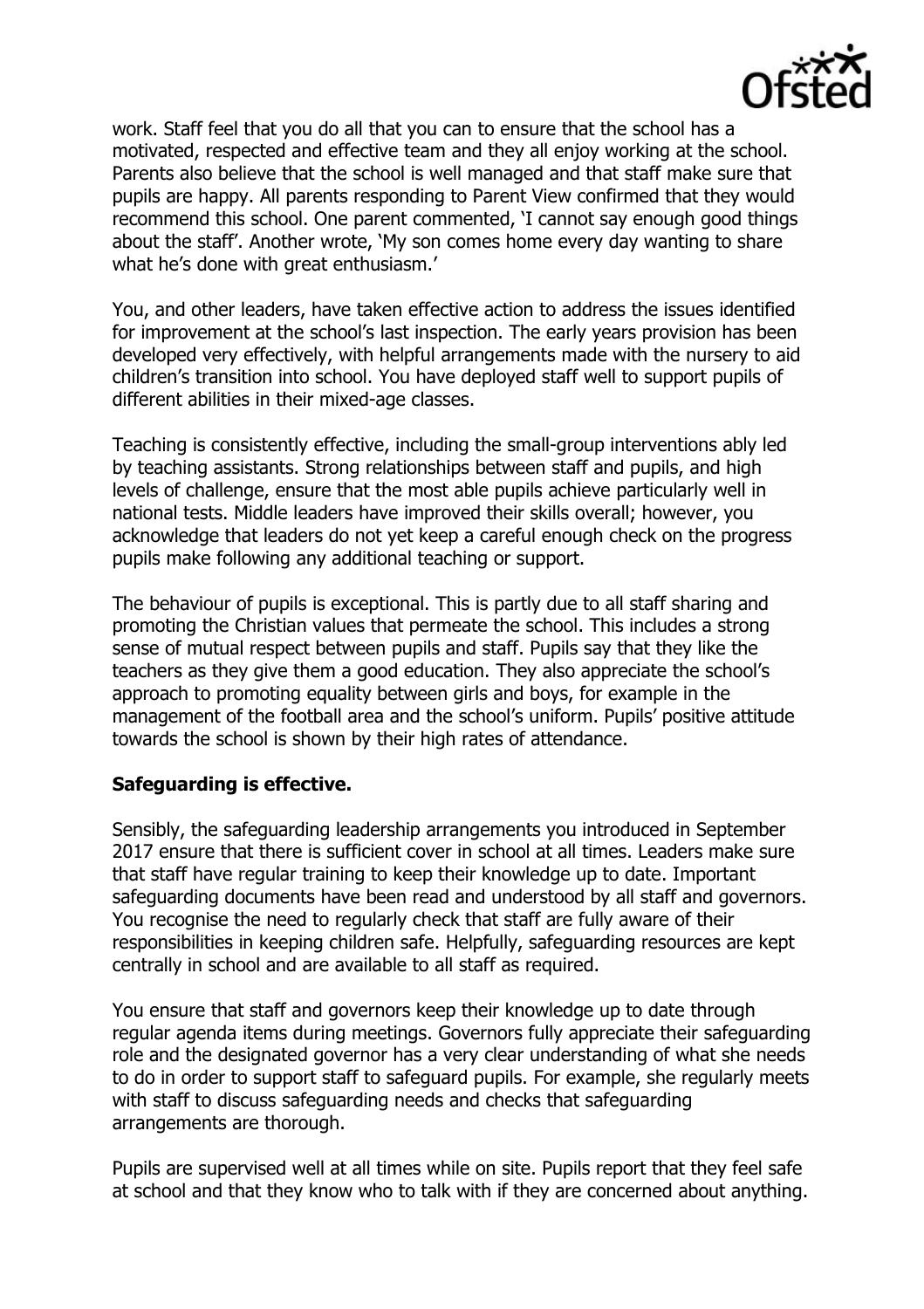

All parents and staff who completed the online survey agreed that pupils are well looked after.

# **Inspection findings**

- During this inspection, as well as evaluating safeguarding arrangements, I focused on specific aspects of the school's provision, including: how well leaders provide information for parents and others; how well leaders use information about pupils' progress to steer their school improvement work; how well key stage 1 pupils achieve in mathematics and phonics; and how well middle-ability pupils are achieving in reading, writing and mathematics.
- Leaders have recognised the need to update some of the school's policies and to ensure that these are posted reliably on the school's website. This is work in progress. Current omissions include information about the school's curriculum, due to a review which staff are currently undertaking. In the meantime, weekly newsletters do give parents outline information about current classroom topics.
- Termly parents' evenings are very well attended and the vast majority of parents say that they receive valuable information about their child's progress. The value you place on parents' views, and their involvement, is shown through your engagement of parents in the school's consultation on its principles, and in your commitment to include parents in more school events such as religious services.
- Senior leaders feel that under your leadership they are empowered to have a greater impact on driving forward areas for improvement. They said that they have made 'huge progress' in their understanding of how well pupils are learning over time. This is shown by the detailed tracking of pupils' general attainment that is in place.
- Leaders are able to correctly identify which pupils require additional support due to teachers' comprehensive knowledge of individual pupils' needs. However, leaders do not reliably track the progress pupils make as a result of receiving additional support, for example with their speech and language. This means they are currently unable to use this information to help them systematically implement future support.
- In 2017, leaders correctly identified key stage 1 mathematics attainment as a key priority for improvement and have put in place highly effective strategies to address this. The resulting high-quality teaching and focused support are enabling current pupils to achieve well in mathematics.
- **Leaders are taking effective action to address the decline shown over the last** three years in Year 1 pupils' phonics attainment. Effective staff training and helpful additional support for pupils are supporting successful improvements to teaching and learning.
- In 2017, not all middle-ability pupils in Years 2 and 6 attained as well as expected in the end of key stage tests. Staff and leaders correctly identified this as an area for improvement and are taking effective action. This year, individual pupils in Year 2 and Year 6 are receiving helpful bespoke phonics support to strengthen their reading and writing. Good-quality teaching of writing is also supporting pupils' good progress more widely. Pupils apply themselves well in class and are